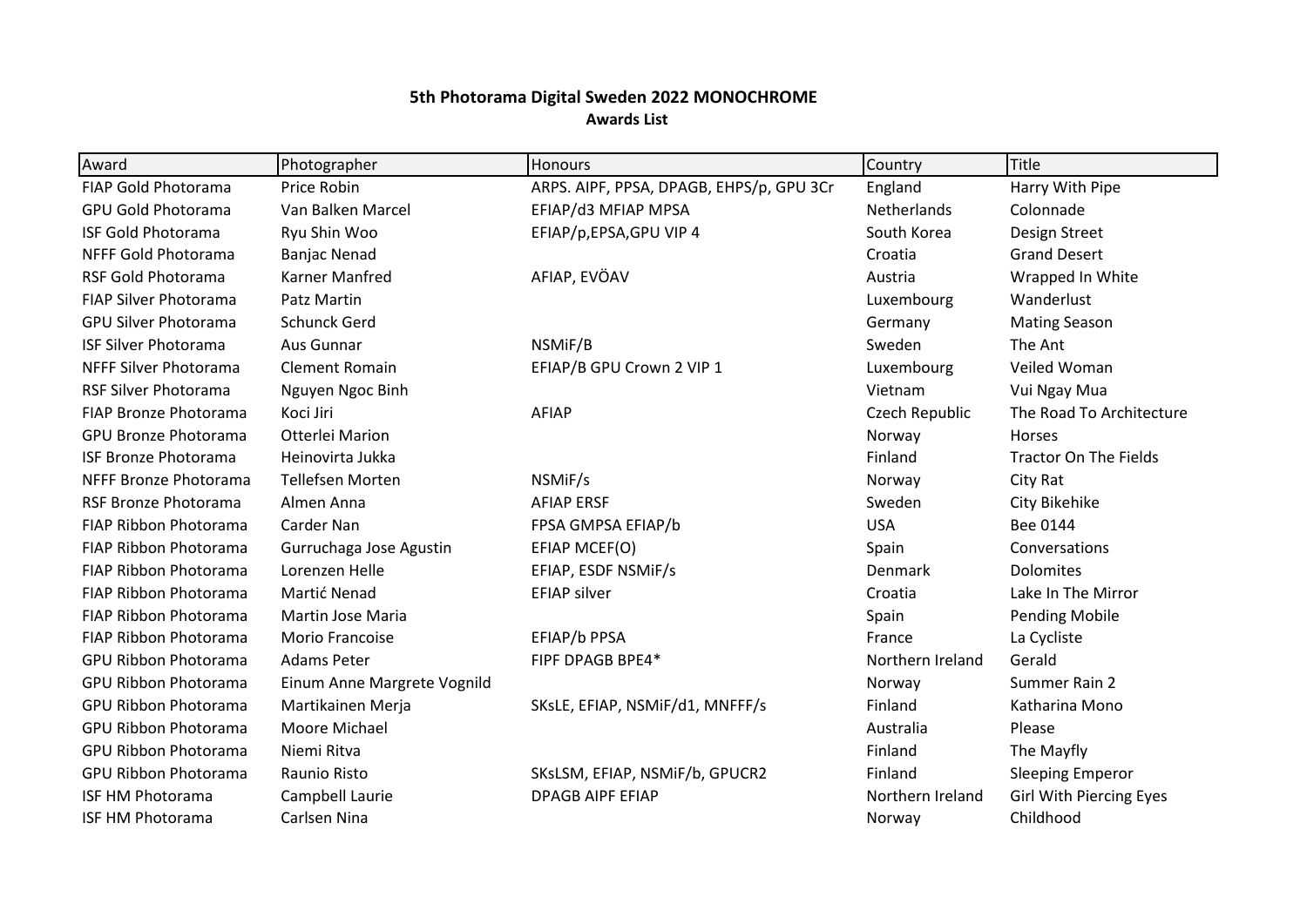ISF HM Photorama Cattagupta Priyankar CEFIAP India India Sleepy 1 ISF HM Photorama Kohonen Antti SKsLM, AFIAP TEAN PHOTORATIC RAM Eva ISF HM Photorama Kristensen Jorgen EFIAP/d1, NSMiF/g, MSDF/b, MNFFF/b Denmark Nuns 1 ISF HM Photorama Markkanen Wille **Music Accord Contract Contract Contract Contract Contract Contract Contract Contract Contract Contract Contract Contract Contract Contract Contract Contract Contract Contract Contract Cont** ISF HM Photorama Tilley Paul AAPS Australia Captain John

RSF HM Photorama Cheang Sherman EFIAP/s E.CPE GEPSS M.APS Hon.PFM Macau Our Umbrella 3 RSF HM Photorama Ekstrom Jan ERST EFIAP/b, NSMIF/b, SKLSM Finland Finland White Waves RSF HM Photorama and Jarvis Ronald and LRPS EFIAP PPSA **England** England Window RSF HM Photorama Niemi Matti J. HonSKsLE, EFIAP/g, NSMiF/p Finland The Paw On The Heart RSF HM Photorama Sylta Rolf **EFIAP, NSMIF/p, HonENSFF** Norway Overcast1 MIPS HM Photorama Boyd Cyril EFIAP/b, MPSA, DPAGB, LIPF, A-CPE, BPE3 Northern Ireland The Dance

MIPS HM Photorama Dyg Johnny Blaabjerg AFIAP - EFIAP - ASDF - ESDF - HONSDF Denmark Skygger

MIPS HM Photorama Lee Hengki New York AFIAP New York Controller and Duantum Cuantum MIPS HM Photorama Strapec Michael **EFIAP/b, LIPF, MEAPU/b** Ineland Ireland Charlie

ISF HM Photorama Düring Mariann Denis AFIAP,ESDF,NSMIF/b Denmark A Place In The Sun ISF HM Photorama and Hedlund Carina and Sweden Sweden The Man Of Today ISF HM Photorama Pajala Vesa SKsLSM Finland Fishing Alone ISF HM Photorama Sveen Lars Sveen Lars Sveen Lars Sveen Norway The Flying Dutschman ISF HM Photorama Wheeler David FRPS, DPAGB, EFIAP/d1, MFIAP England The Engineer NFFF HM Photorama Christensen Thomas A. New York Shadows On The Move-1 NFFF HM Photorama Mamre Tove Norway ANSFF Norway Girl With Hat D NFFF HM Photorama Lähtinen Timo EFIAP/b SKsLSM NSMiF/s Finland Finland Behind The Leader NFFF HM Photorama Pillik Manfred EFIAP Austria Sargis Martirosjan NFFF HM Photorama Pinholt Lis Marie Denmark European Brown Bear NFFF HM Photorama Price Anita Norman Anital NSMIF/s, MNFF/b Norway Norway Pondering RSF HM Photorama Björklund Gunilla Finland Dunlin Calidris Alpina MIPS HM Photorama Chau Chun Yip **Hong Kong Going To Work** Coing To Work MIPS HM Photorama Chiang Ka Chon **Macau** Face Punch Chiang Ka Chon Macau Face Punch MIPS HM Photorama Ehlert Ulrike Germany Diagonale Germany Diagonale MIPS HM Photorama Holst Kiersti Norway EFIAP, NSMIF/b Norway Norway Fragile Hortensia MIPS HM Photorama and artveit Geir normal control of Time of The Tooth Of Time Norway The Tooth Of Time MIPS HM Photorama Kvam Jarle Norway Kvam Jarle Norway Reggy Morning Norway Reggy Morning MIPS HM Photorama Petersohn Dagmar EFIAP/g, GPU CR2, cMoL, A.APS Germany Nancy Fliegender Engel